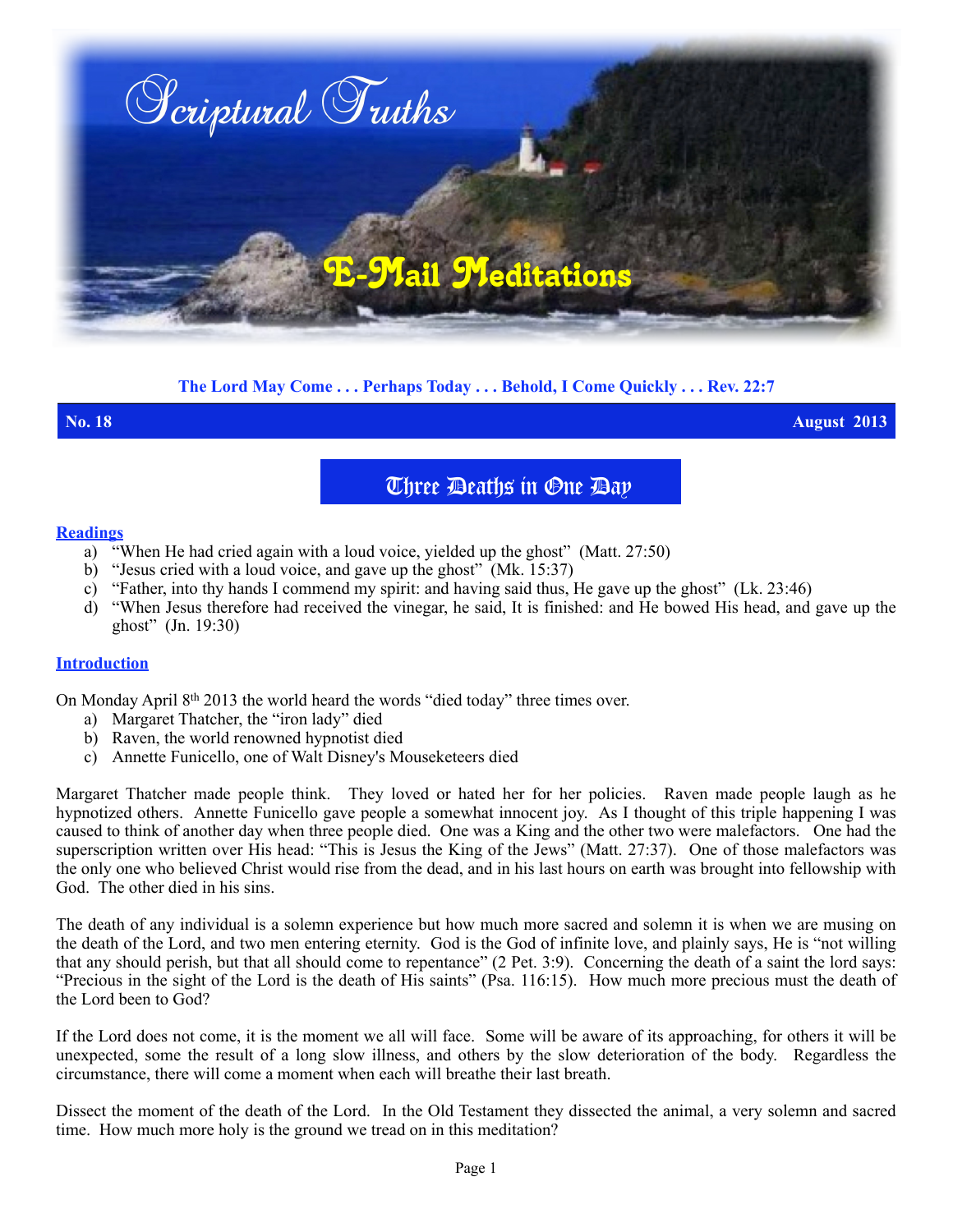- 1) That which did not cause the death of the Lord:
	- a) There have been many suggestions as to what caused the death of the Lord. I am going to list nine of them.
		- i) The weakening of the body through suffering and the crucifixion, a broken heart, a blood clot, suffocation, shock, loss of blood, dehydration, suicide, foolish bravado, an accident waiting to happen, all of which are as foolish and erroneous as the shroud of Turin. Great and intelligent as men may be, when they say or write the following:
			- 1. Dr. Frederick Zugibe: "Christ died from shock due to loss of blood and fluid, plus traumatic shock from his injuries, plus cardiogenic shock causing Christ's heart to fail."
			- 2. James Thompson: "Jesus died from [agony](http://www.christiananswers.net/dictionary/agony.html) of mind producing rupture of the heart."
			- 3. Dr. Mark Eastman: "The primary cause of death by crucifixion is asphyxiation. That is, the victim slowly suffocates until dead, and there are other contributing factors, hypovolemic shock, exhaustion, dehydration, stress induced arrhythmias, congestive heart failure, pericardial and pleural effusions, and cardiac rupture."
			- 4. Another says: "The shallowness of breathing causes small areas of the lung to collapse. This results in decreased oxygen and increased carbon dioxide, causes acidic conditions in the tissues. This results in fluid, which building up in the lungs ultimately causes heart stress and then failure."

#### Make no mistake:

#### **There is no medical, physiological, or physical cause of the death of Christ. Christ was never a dying man.**

- b) Our Lord said: "I lay down my life . . . no man taketh it from me, but I lay it down of myself" (Jn. 10:17-18). He "offered Himself" (Heb. 9:14). Other scriptures endorsing the same truth are Psa. 40:6-8; Jn. 10:15; Eph. 5:2, 25; Heb. 7:27). His death was spoken of as an "accomplishment" (Lk. 9:31), and where there is added to this the scriptures at the beginning of the paper which repeatedly record: "He gave up the ghost".
- c) The scriptures are very emphatic on the fact that the death of the Lord had a spiritual intervention:
	- i) He committed His spirit to God (Matt. 27.50; Jn. 19:30)
	- ii) He gave up the ghost (Mk. 15:37; Lk. 23:46)
	- iii) In contrast to the animal sacrifices which were mercifully killed then put on the altar, the Lord was alive when placed on the altar, and knew the fierceness of the judgment of God.
- 2) The animal sacrifice was dead, had no emotional or spiritual consciousness of that which it was enduring or for what purpose, Christ did.
- 3) The distinguishing between the physical death and that which was the forsaking of Christ by God, reverently we may call it a spiritual death, although the term is not altogether accurate.
- 4) The pictures of the physical death of Christ.
- 5) The glorification of Christ from His physical death.
- 6) The accomplishments of Christ by His physical death.

#### **The Repentant Thief**

While there are many remarkable testimonies in the scriptures, the conversion of those at the cross are among the most amazing.

Interestingly, it is not the Lord who begins the conversation with this man, it is a work of God, and it was "time for the Lord to be silent". It is a lesson many need to learn. When God is working there is a time to be silent until the sinner speaks. At times, in our desire to see someone saved, we try to do the work of the Holy Spirit by speaking and talking, and talking and speaking.

This thief is a wonderful example of salvation without works! This man had nothing in his past to offer for God's acceptability, and he had certainly nothing in the future. His past was a dark sordid life of crime, and life was fast ebbing away. He could never get baptized, nor if necessary be circumcised, or keep the Passover. He was totally bereft of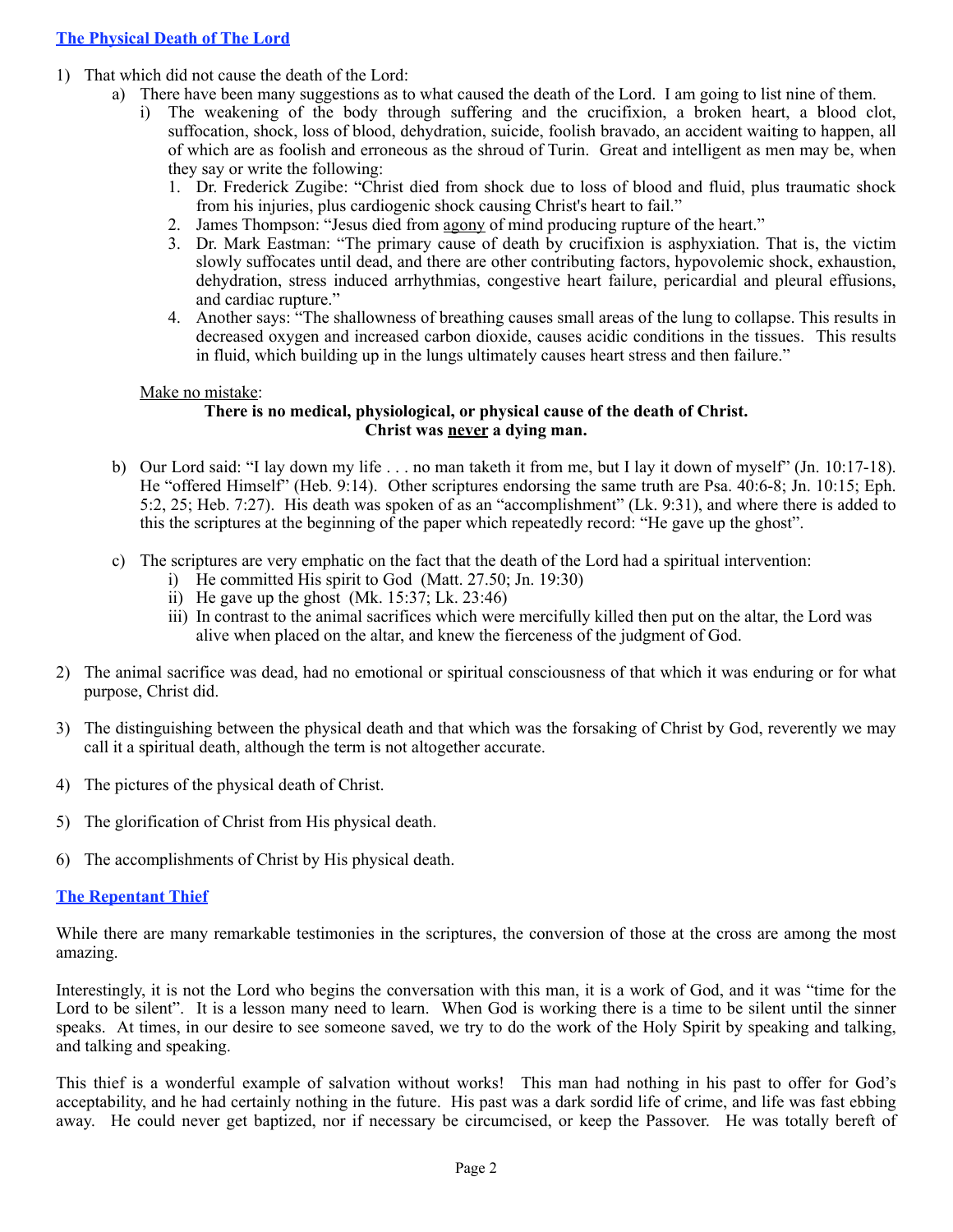anything to offer whereby to plead grace. Gloriously it is the Lord who does all the giving and assurance. Yet this man had several major truths going for him:

- a) He knew the gracious character of the man on the middle cross
- b) He believed that despite how things looked, this man would rise again
- c) He knew there was a life after death
- d) He knew his own sinfulness

In the awareness of these facts he spoke to the Lord, and in doing so, indicated that he knew some of the history of God's compassion to those in the Old Testament. He said: "Remember me when Thou comest into Thy kingdom" (Lk. 23:42). Where did he learn the expression: "Remember me"? He possibly knew Joseph had said it for the words "think on me" (Gen. 40:14); or "remember me" by Samson (Jud. 16:28), or Hannah (1 Sam. 1:11). However, I am inclined to sway toward his possible thinking of Nehemiah when he said: "Remember me, O my God . . . and spare me according to the greatness of Thy mercy" (Neh. 13:22). Yet, he could not place himself among any of these for Joseph was being punished despite being innocent, the thief was guilty of numerous crimes. Samson was a man raised by God to be a judge among the people of God and had a very checkered past. This thief was one who was judged by the people of God and condemned by God's law. Hannah was a virtuous woman who wept before God. This was possibly the first time the thief ever said a prayer, and herein we see his confidence in the Lord, and His deity, for how else would He have called Christ "Lord"? He pleads on the grounds of divine mercy, just as Nehemiah did.

This conversion teaches several lessons:

- a) There can be death bed conversions, but there is a distinct difference between this man and many a death bed conversion. This man lived long enough to declare to all the Lordship of Christ, His resurrection, His coming Kingdom, the after life, and declared it to all who could hear! Personally, I am always cautious of deathbed conversions when the individual dies within hours. We cannot know what happens between an individual and God for like Paul, we must say: "The Lord knoweth them that are His" (2 Tim. 2:19). Having said that, it is very foolish to live life knowing the gospel and its ultimatums, to continue in rejection of Christ and expect God to just be there at our beck and call. We must face the reality that for many who have death bed conversions, it is because they suddenly are aware of hell and emotionally lay hold of Christ as a fire escape, or a "just-in-case" my works are not sufficient, and then one adds Christ to the mixture. The next paragraph will balance this off.
- b) We never know when or where the last call of the Spirit implores, therefore, while the individual is alive, be ready for the unexpected. The Lord is still longing for all to come to repentance. If the Holy Spirit convicts an unsaved individual of their sins, and despite having only a few hours to live, if they repent and in sincerity accept the Lord as Savior, He is willing and ready to forgive.
- c) His conversion to God was so unexpected. Had we been there and told that at least two people among this crowd are going to be saved today, who do you think it will be"? I expect some would have said: "perhaps some of the common people", or "perhaps one of the Jewish leaders", but I do not think any of us would have thought of the thief and the Centurion. One a cold callous soldier hardened to the sight of suffering and death, the other a self seeking terrorist. Thank God His ways are not ours.
- d) His conversion to God was so sudden. If we time the duration of the actual conversation it is only a matter of approximately fifteen seconds! How long the Spirit of God had been working with the man before he spoke we do not know. It may have been numerous times throughout the years, but the actual acceptance of salvation was done within seconds. Thank God there does not have to be a repentance, then a believing, then an acceptance, and then a laying on of hands, with an undetermined duration between each activity. Salvation is instantaneous.
- e) There is no mention of this man's age. What a blessing. He may have been in his 20's, 30's, 40's, 50's, or 60's. The fact is clear, his age was irrelevant to the pledge of the Lord. Thank God for those who are saved early in life and thank God for those in later years that get saved. It is nothing other than the mercy of God.

"Today", the assurance of being with the Lord. What a promise the Lord gave to the thief. See the marvel of it in its parts. (Lk. 23:43)

- a) "<u>Today</u>". Not tomorrow, not next year, but in eternity today. What a prospect. This would drive away the darkness of death: "Absent from the body, and to be present with the Lord" (1 Cor. 5:8).
- b) "Shalt thou". This was the Lord's personal pledge to him as an individual. It was not a general statement applicable to both thieves, but only to the repentant sinner. There is no such a thing as universal salvation.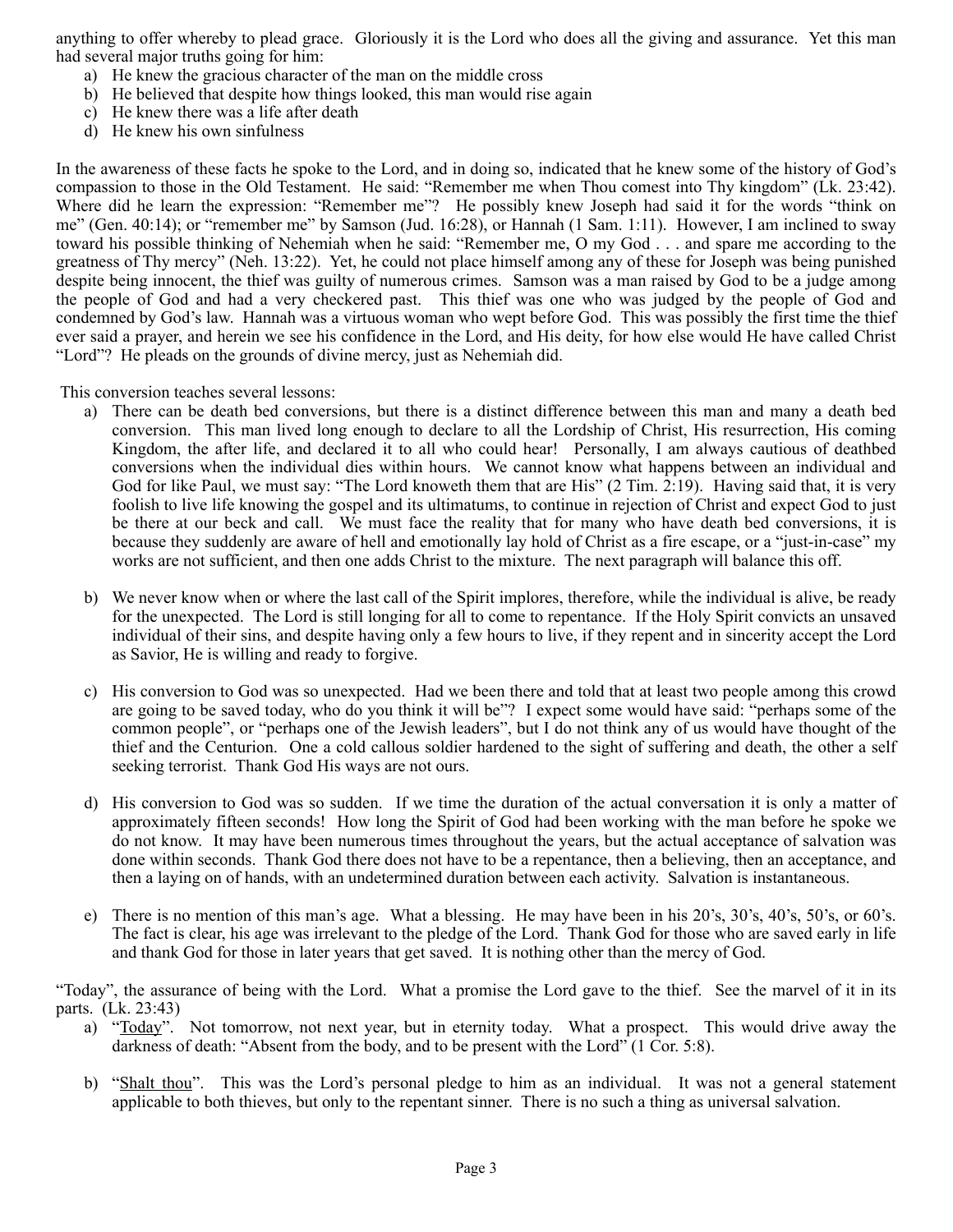- c) "Be with me". Well did the hymn-writer pen the words: "Forever with the Lord". The Lord said: "Where I am, there ye may be also"  $(In. 14:3)$ . We will be with Him and He with us  $(1)$  Thess.  $3:13$ .
- d) "In Paradise". Who can tell what it meant to that man. Here a wasted body, a weakening frame, no hope for earthly gain, and in a few hours the pain would be over, the broken legs would be a thing of the past, sorrow and tears forever gone. He would be in Paradise with the Lord for all eternity. What a way to die!

#### **The Unrepentant Thief**

Of the many happenings at the time of the Lord's death, except for the case of Judas, there is perhaps none to equal it except the unrepentant thief. Like Herod, this man had heard the voice of witness: "We indeed justly; for we receive the due reward of our deeds: but this man hath done nothing amiss" (Lk. 23:41), but there was no repentance in him. He was in the last breathings of life, there was no possibility of escape, the clammy coldness of death was moment by moment creeping over his body, and still he stubbornly refused to acknowledge his sins. The Lord knew the line had been crossed, the man would never be saved, and in his last conscious moments there is not a word from the one who could have been his Savior. On the banks of the Niagara River there is a notice: "Past redemption point". This man had passed that point and there was nothing left but the blackness of darkness and eternal judgment of God.

Some time ago there were two lads in Scotland who were the best of pals. One day when swimming one got into trouble and his friend pulled him to safety. In time one went into law and the other became a criminal and a murderer. As it so happened, the judge was the one who had been his friend and saved him from the churning waters years before. Being found guilty the judge said: "There was a day I was your Savior, today I am your judge" and the man was sentenced to death. There is coming a day when this thief will hear the voice of the Lord, not pleading in tender tones, but hearing the darkest words ever to fall on mortal ears: "Depart from me, I never knew you" (Matt. 25:41), and be banished into the Lake of fire forever.

### Forever Lost

You once were there to be my Friend To have my sins forgiven, I spurned, I mocked, I nervous laughed For pleasure I was driven.

When suddenly that clammy draft Across my form then swept, No cries for pity from me rose No mercy, though I wept.

Condemned, unsheltered by the blood My wickedness exposed, I thought there'd come another day Ah then, I then supposed.

No earthly joy or pleasure came To ease that dreadful flight, I stood there quivering on the edge Of hell's eternal night.

God spoke no word, now silently The books revealed no hope! I saw the fiercely burning Hell And then the silence broke.

"Depart from me", in darkness bound A soul forever lost, How stubborn blatant blind was I When Jesus paid the cost.